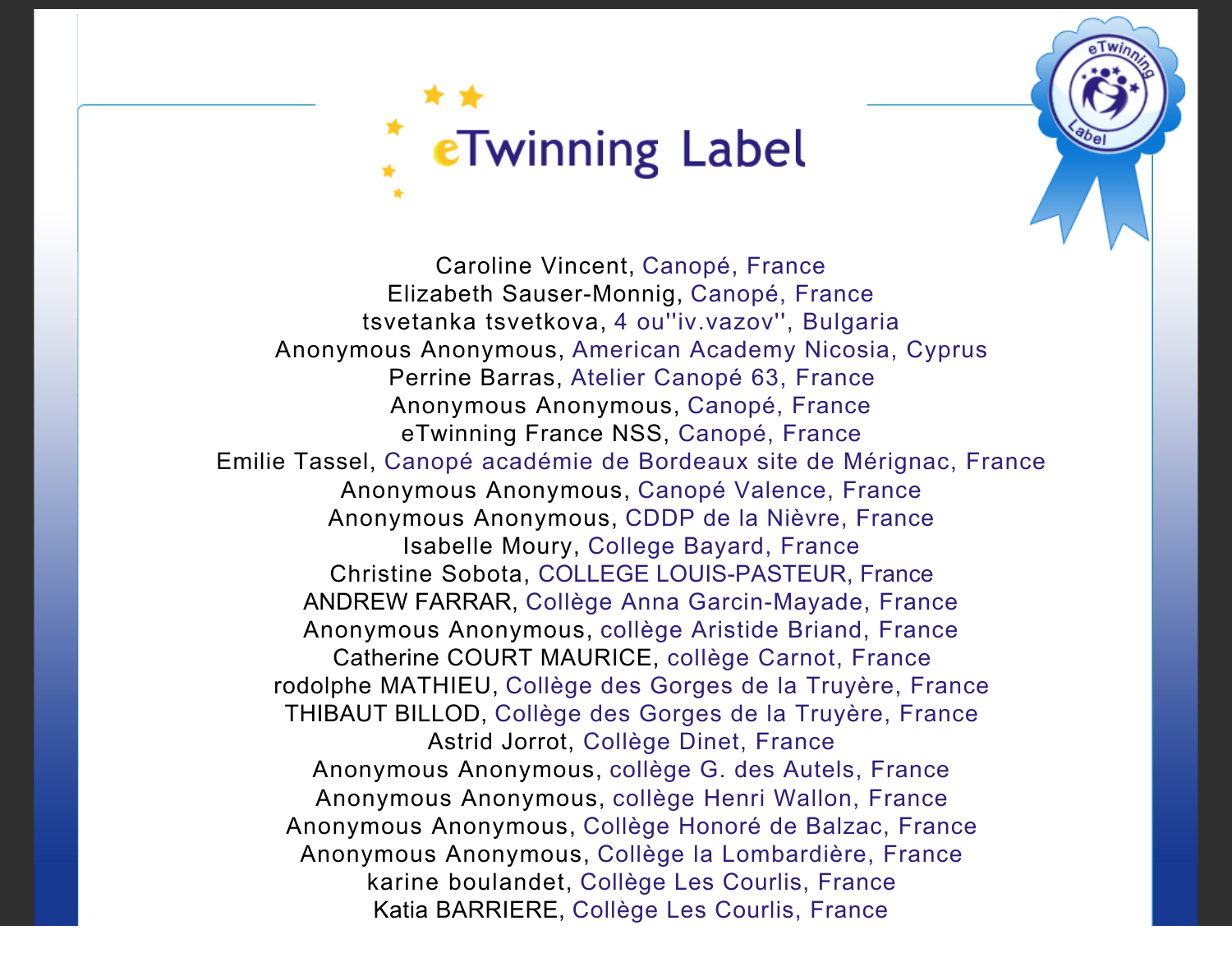Katia BARRIERE, Collège Les Courlis, France Aurèle Buatois, collège Paul Fort, France Anonymous Anonymous, Collège Privé St Joseph, France Frédérique GUEVARA, Collège Rondeau Montfleury, France Anonymous Anonymous, Collège Saint Cyr, France Anonymous Anonymous, Collège Val d'Ance, France Michèle Pommé, eTwinning Koordinierungsstelle in der DG - NSS German-speaking Community of Belgium, Belgium Katarína Hricová, Evanjelické gymnázium Banská Bystrica, Slovakia Katarzyna Kęska, Gimnazjum nr 1 im. Kazimierza Jagiellończyka , Poland Anetta Brauła-Socha, Gimnazjum nr 4, Poland Edyta Bork, Gimnazjum Publiczne w Jabłonnie, Poland Ülkü Ocak, GRG Maroltingergasse, Austria Anonymous Anonymous, GRG23 Alterlaa, Austria Marie Petrová, Gymnázium Vincence Makovského se sportovními třídami, Czech Republic Anonymous Anonymous, IISS "Ernesto Cesaro-Vesevus", Italy Anonymous Anonymous, Institution Ste Marie La Grand''Grange, France patricia theillon, Institution Ste Thècle, France Emanuela Musso, IPSIA "Alberto Castigliano", Italy Francesca Deporzi, Istituto Paritario Pontificio "Sant'Apollinare" di Roma, Italy Sofie Verreydt, Kardinaal Van Roey-Instituut, Belgium Thao Nguyen, Kardinaal Van Roey-Instituut, Belgium Ramona Svelginaite, Kauno r. Babtų gimnazija, Lithuania Snieguole Zavadskiene, Kelmės Jono Graičiūno gimnazija, Lithuania Graziella Brincat, Kullegg San Gorg Preca Skola Sekondarja, Blata l-Bajda, Malta Anonymous Anonymous, Les Dîmes, France Cinzia Cotti, Liceo Statale "G.M. Colombini", Italy Anonymous Anonymous, LP CAMILLE CLAUDEL, France Anonymous Anonymous, LYCEE GEORGE SAND, France David TARNAUD, LYCEE PRIEUR DE LA COTE D'OR, France Anonymous Anonymous, Lycée de l'Edit, France martine robert, Lycée de l'Edit, France Anonymous Anonymous, Lycée des Métiers Les Canuts, France alasdair watts, Lycée du Granier, France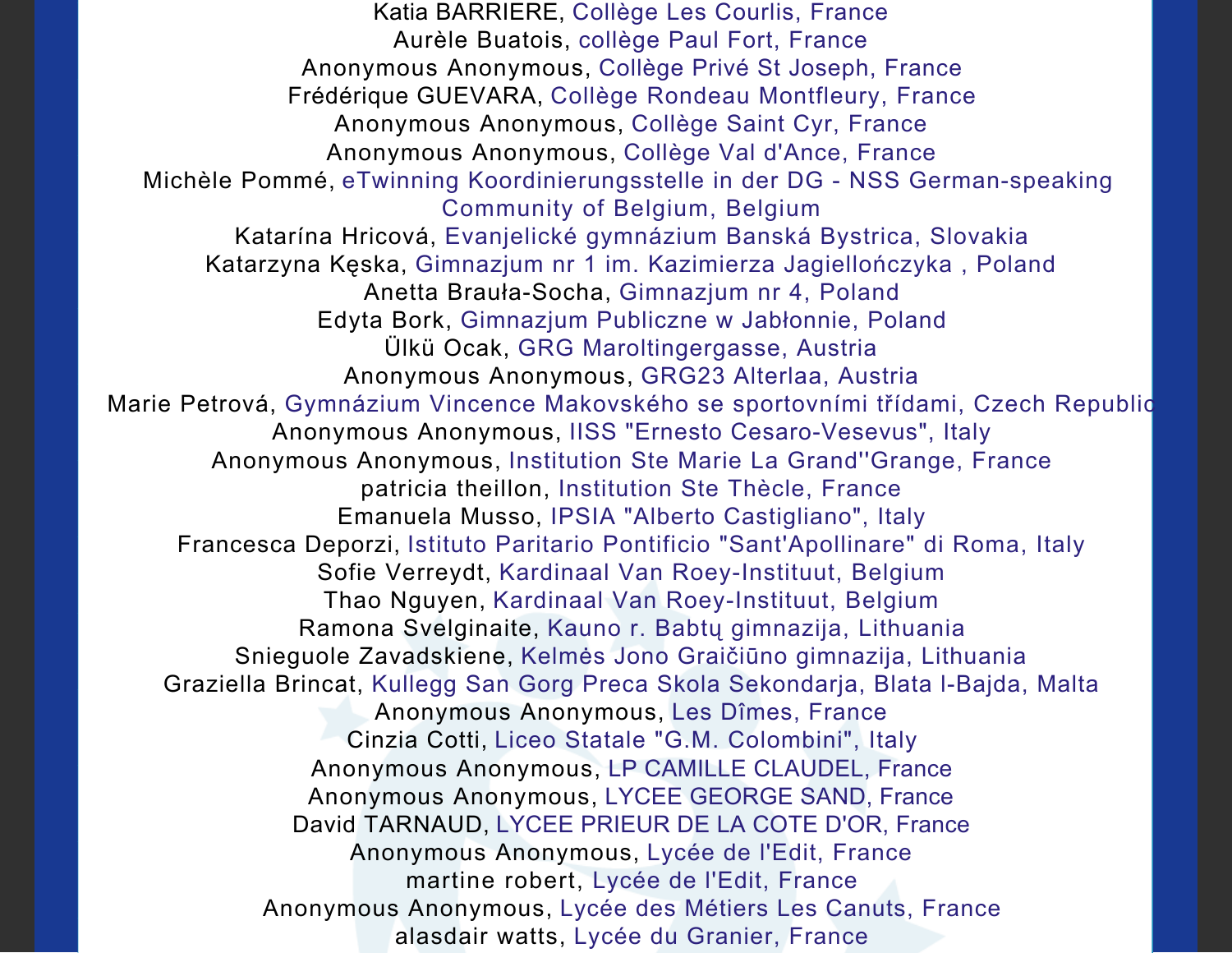Anonymous Anonymous, Lycée Jean Monnet, France philippe fargeix, Lycée Jean Monnet, France Anonymous Anonymous, Lycée Jean Zay, France céline pham-trong, Lycée La Martinière Diderot, France Anonymous Anonymous, Lycée Pierre Larousse, France TURREL Jean-Michel, Lycée Polyvalent Charlie CHAPLIN, France Anonymous Anonymous, Lycée professionnel Bugey, France Leila Abed, Lycée professionnel Gabriel Voisin, France audrey hugounenq, Lycée Raoul Follereau, France Anonymous Anonymous, Lycée Sidoine Apollinaire, France Elaine Grech, Maria Regina College Middle School Naxxar, Malta Odeta Gluoksnyte, Marijampolės Rimanto Stankevičiaus pagrindinė mokykla, Lithuania Carine JOUNEAU, National Support Service France, France Marie-Christine Clément-Bonhomme, National Support Service France, France Alexandra Tosi, National Support Service\_Italy, Italy Massimiliano D'Innocenzo, National Support Service\_Italy, Italy Beate Heiss, NMS St. Fraziskus, Austria Eva Ladomerská, Obchodná akadémia, Slovakia Marija Varsamis Simonovska, OU "Krste Misirkov"-Skopje, North Macedonia Anonymous Anonymous, OU"Joakim Krcovski"-Kriva Palanka, North Macedonia Anonymous Anonymous, OU"Sande Shterjoski", North Macedonia Carla Melandri, Polo Tecnico Professionale di Lugo, Italy Agnieszka Kurnik, Publiczna Szkoła Podstawowa im. św. Jana Kantego, Poland Christelle Rival, Réseau Canopé site de Lyon, France Virginie Durantet, SEP du Lycée Charles et Adrien Dupuy, France Elizabeta Milosheska, SOU"Gjorce Petrov", North Macedonia Toni Janevski, SOU"St.Kiril i Metodij"-Negotino, North Macedonia Anonymous Anonymous, Tammelan koulukeskus, Finland Heli Välinen, Tammelan koulukeskus, Finland Tanja Mertanen, Tammelan koulukeskus, Finland Milena Pająk, XXIII Liceum Ogólnokształcące im. M. Skłodowskiej - Curie w Warszawie, Polan Martina Boratková, Základná škola, Malinovského ul. Partizánske, Slovakia Lucie Bartošová, Základní škola a mateřská škola Jičín, Czech Republic Žaneta Petrušková, ZŠ sv. Márie Goretti, Slovakia